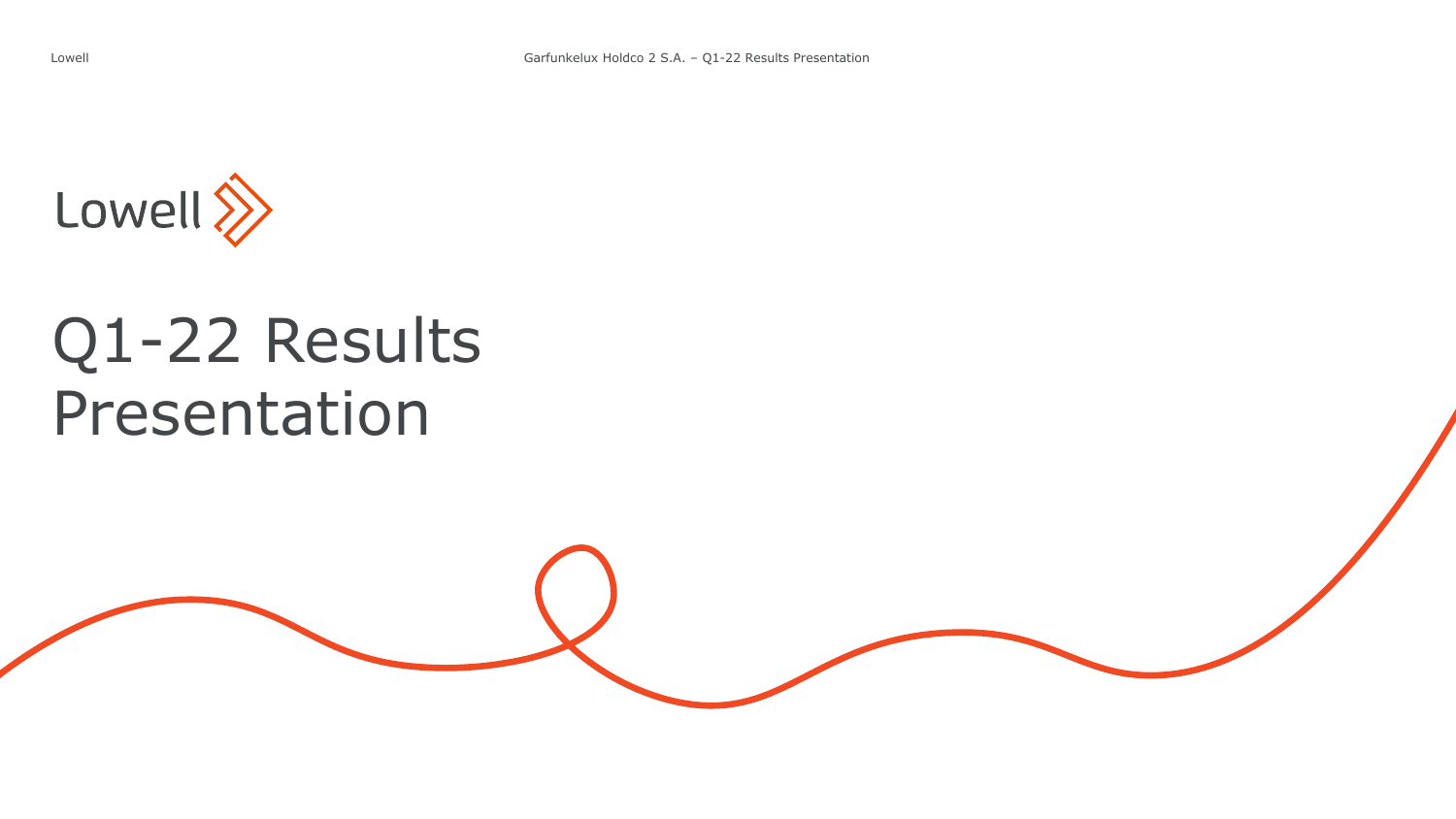# **Disclaimer**

#### By reading or reviewing the presentation that follows, you agree to be bound by the following limitations.

This presentation has been prepared by Garfunkelux Holdco 2 S.A. (the "Company") solely for informational purposes. For the purposes of this disclaimer, the presentation that follows shall mean and include the slides that of the slides by the Company or any person on their behalf, any question-and-answer session that follows the oral presentation, hard copies of this document and any materials distributed in connection with the presentation at which the presentation is made, dialling into the teleconference during which the presentation is made or reading the presentation, you will be deemed to have agreed to all of the restrictions that apply with regard to acknowledged that you understand the legal and regulatory sanctions attached to the misuse, disclosure or improper circulation of the presentation.

The Company may have included certain non-IFRS financial measures in this presentation, including Estimated Remaining Collections ("ERC"), Cash EBITDA, Portfolio Acquisitions, Net Debt and certain other financial measures measurements may not be comparable to those of other companies and may be calculated differently from similar measurements under the indentures governing the senior secured notes (the "Notes") of the Company's direct subsi Holdco 3 S.A.). Reference to these non-IFRS financial measures should be considered in addition to IFRS financial measures, but should not be considered a substitute for results that are presented in accordance with IFRS. Company's Cash EBITDA to operating profit, cash collections and net cash flow, see the Company's Consolidated Financial Statements for the three months ending 31 March 2022.

Certain information contained in this presentation has not been subject to any independent audit or review. A significant portion of the information contained in this document, including all market data and trend informati expectations of the Company, and there can be no assurance that these estimates or expectations are or will prove to be accurate. Our internal estimates have not been verified by an external expert, and we cannot quarantee different methods to assemble, analyse or compute market information and data would obtain or generate the same results. We have not verified the accuracy of such information, data or predictions contained in this report t from industry publications, public documents of our competitors or other external sources. Further, our competitors may define our and their markets differently than we do. In addition, past performance of the Company is n performance. The future performance of the Company will depend on numerous factors which are subject to uncertainty.

Certain statements contained in this document that are not statements of historical fact, including, without limitation, any statements preceded by, followed by or including the words "targets," "believes," "expects," "aim "anticipates," "would," "could" or similar expressions or the negative thereof, constitute forward-looking statements, notwithstanding that such statements are not specifically identified. In addition, certain statements m releases, and in oral and written statements made by or with the approval of the Company that are not statements of historical fact and constitute forward-looking statements. Examples of forward-looking statements include, statements about future financial and operating results; (ii) statements of strategic objectives, business prospects, future financial condition, budgets, projected levels of production, projected costs and projected level Company or its management or board of directors; (iii) statements of future economic performance; and (iv) statements of assumptions underlying such statements.

Forward-looking statements are not guarantees of future performance and involve certain risks, uncertainties and assumptions which are difficult to predict and outside of the control of the management of the Company. There results may differ materially from what is expressed or forecasted in such forward-looking statements. We have based these assumptions on information currently available to us, if any one or more of these assumptions turn market results may differ from those predicted. While we do not know what impact any such differences may have on our business, if there are such differences, our future results of operations and financial condition, and t could be materially adversely affected. You should not place undue reliance on these forward-looking statements. All subsequent written and oral forward-looking statements concerning a proposed transaction or other matters Company or any person acting on its behalf are expressly qualified in their entirety by the cautionary statements referenced above. Forward-looking statements speak only as of the date on which such statements are made. Th disclaims any obligation or undertaking to disseminate any updates or revisions to any forward-looking statement to reflect events or circumstances after the date on which such statement is made, or to reflect the occurren

The presentation does not constitute or form part of, and should not be construed as, an offer to sell or issue, or the solicitation of an offer to purchase, subscribe to or acquire the Company or the Company's (or its sub inducement to enter into investment activity in any jurisdiction in which such offer, solicitation, inducement or sale would be unlawful prior to registration, exemption from registration or qualification under the securit of this presentation, nor the fact of its distribution, should form the basis of, or be relied on in connection with, any contract or commitment or investment decision whatsoever. This presentation is not for publication, jurisdiction where to do so would constitute a violation of the relevant laws of such jurisdiction nor should it be taken or transmitted into such jurisdiction.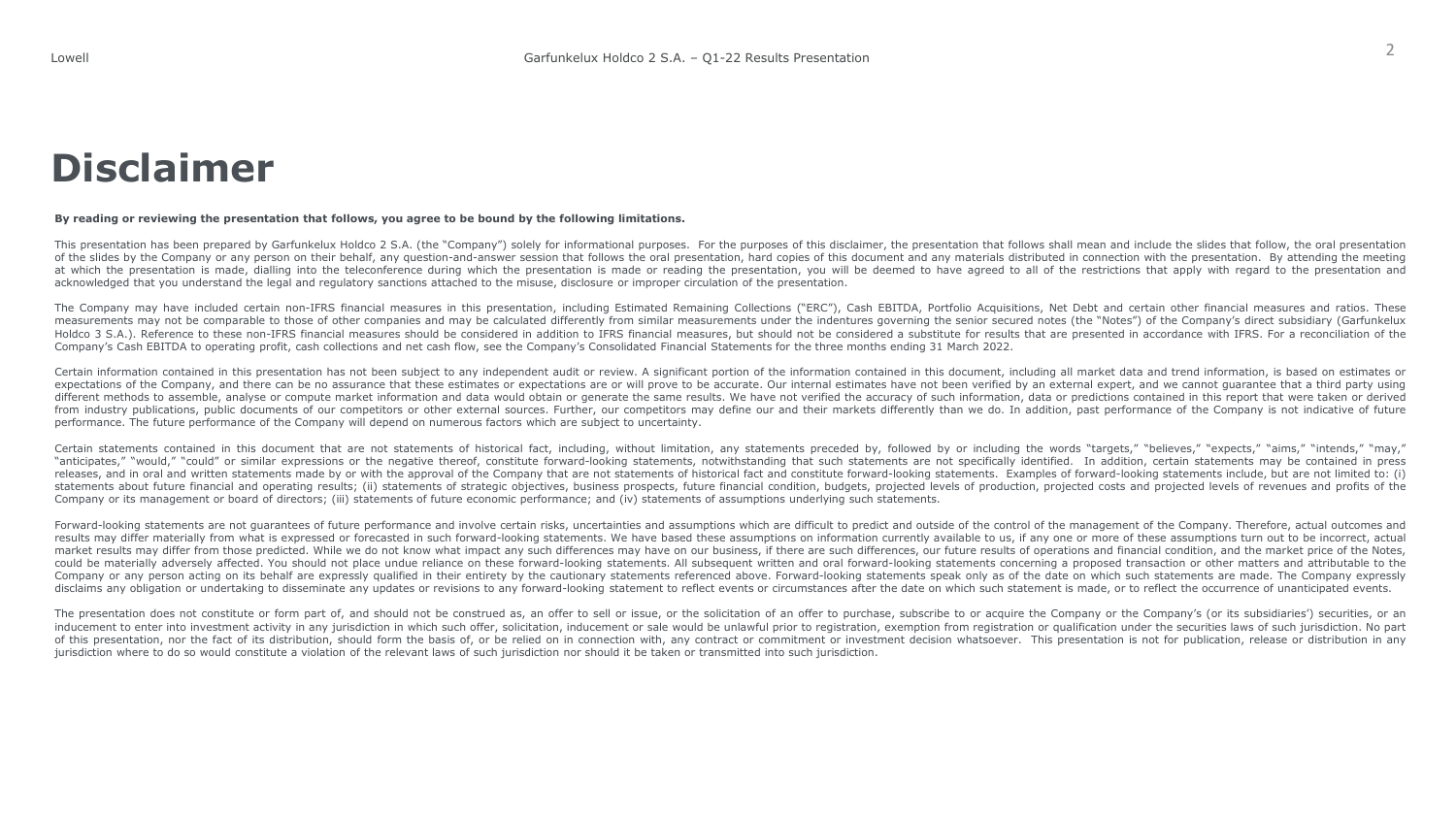# **Q1-22 in Summary**



<sup>1</sup> Collection performance for the 3 months to Mar-22 vs Dec-21 static pool.

<sup>2</sup> Free cash generated after Replacement Rate as shown on slide 8

- ◇ Record LTM Cash EBTIDA performance with Group benefitting from increased levels of capital deployed across 2021
- $\Diamond$  Margin accretion to 60% on an LTM basis; reflecting strong cost control

3

- $\Diamond$  Collections continue to perform in line with forecast
- $\Diamond$  Strong cash generation continues, with £118m generated after Replacement Rate to fund growth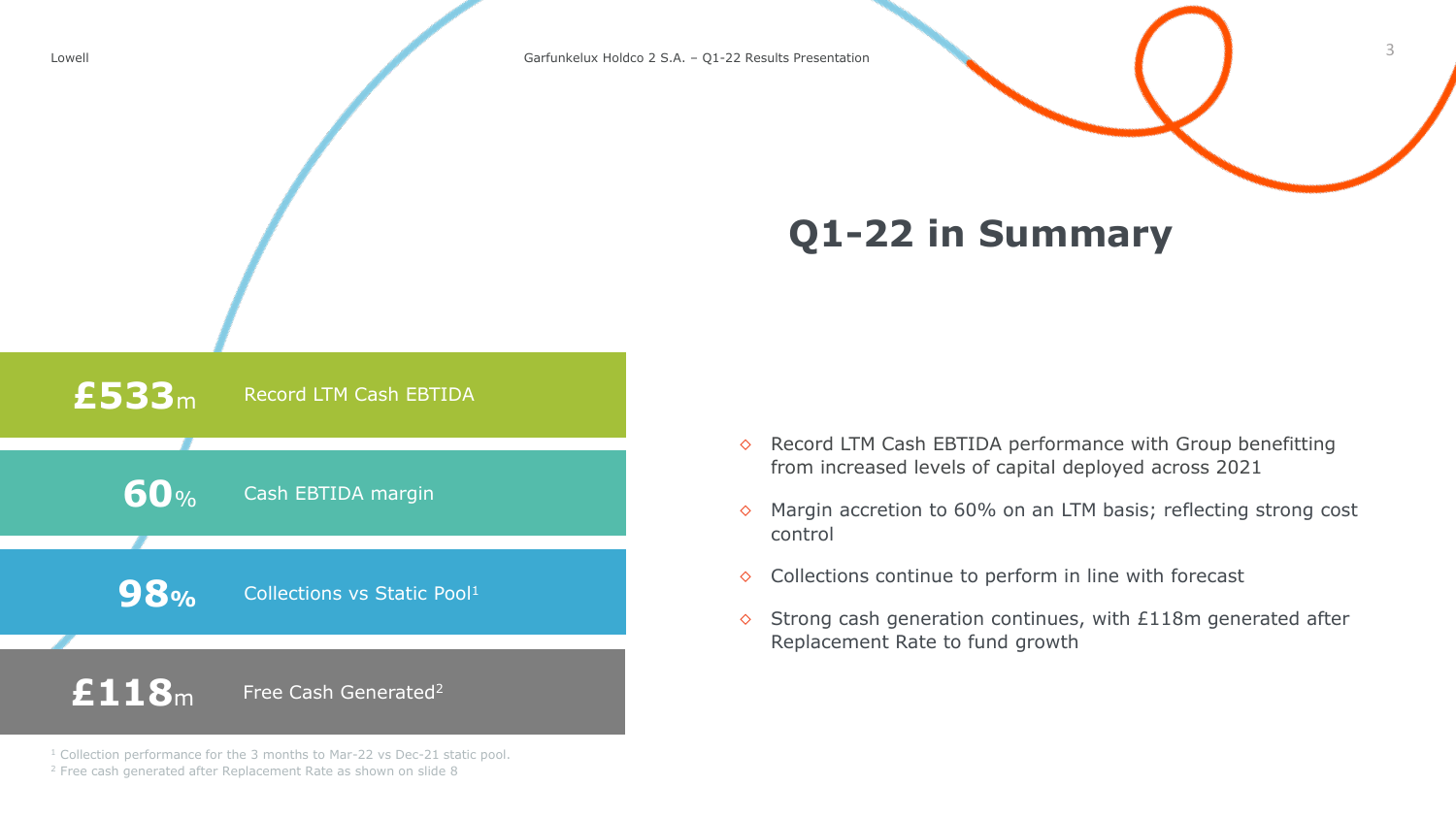# **Cash Income**

## **£886**<sup>m</sup> LTM Cash Income

- $\diamond$  Solid underlying Q1-22 performance across all regions and LTM performance broadly flat with comparative periods benefitting from known one-offs;
	- ◆ litigation and collection recovery across Q1-21 in UK demonstrated by 118% collection performance; and
	- ◆ asset sale in Nordics (LTM Q1-21)
- $\Diamond$  DACH still impacted by reduced level of trailing purchases but with strong Q1 performance and purchases increasing
- $\Diamond$  Collection performance broadly in line with forecast;
	- ◆ UK collections below forecast, impacted by lower litigation selections across Q4-21 than planned
	- $\bullet$  collections from UK paying base performed at 99%<sup>1</sup> and default rate remains low at 4.5%

 $1$  Collections as a % from the paying base, defined as those with plans at Jun-21 and their expected payments across the 9m to Mar-22



#### **Cash Income by Service Line (£m)**



UK DACH Nordics DP 3PC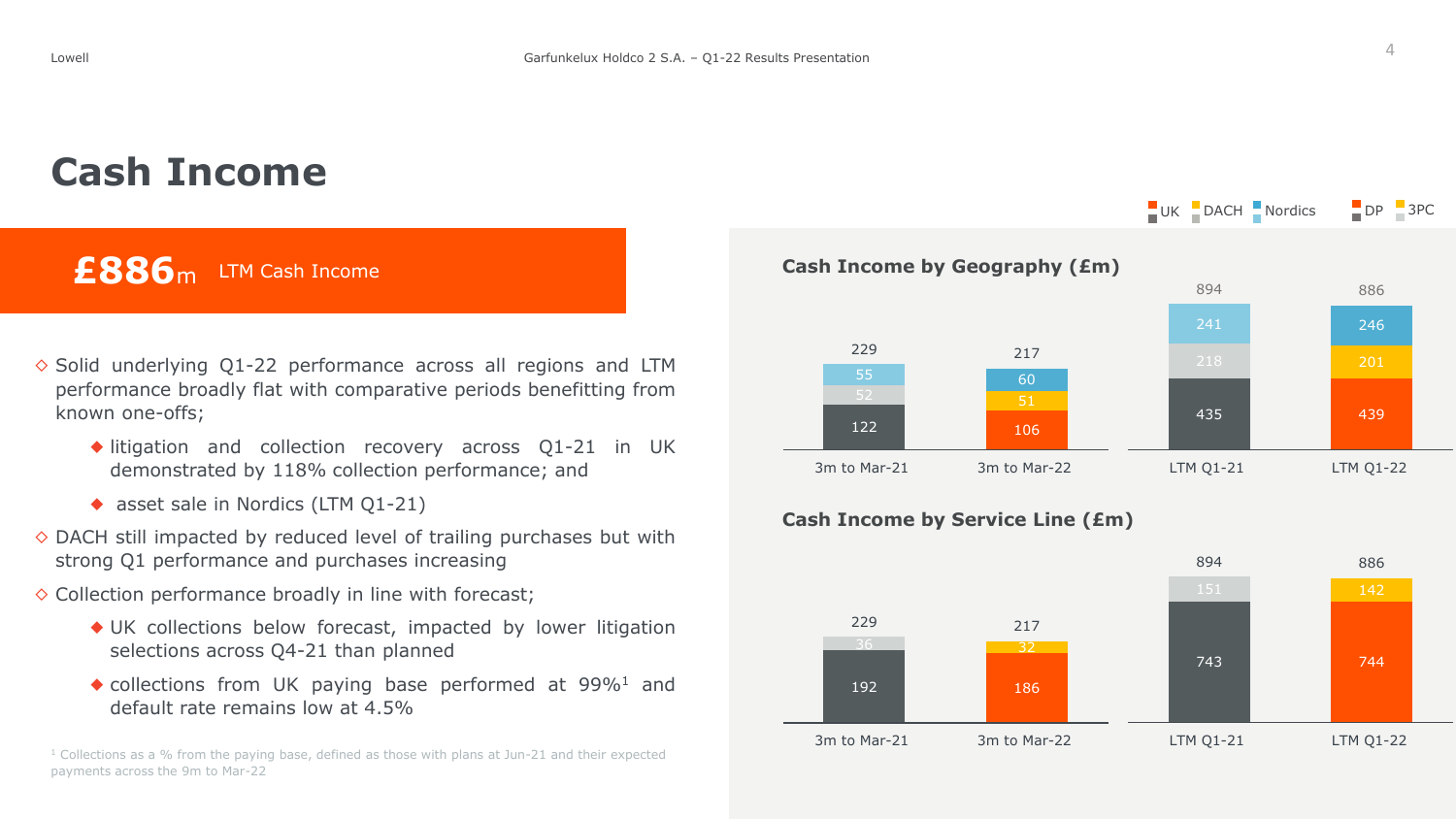# **Cash EBTIDA**

**£533**<sup>m</sup> LTM Cash EBTIDA

### ◇ Another strong quarter of Cash EBTIDA performance;

- ◆ benefiting from capital deployed to grow the book and the cost actions taken across the last 24 months to drive margin accretion
- $\diamond$  UK performance QoQ skewed by exceptional Q1-21 collection performance in post Covid catch-up and the softer collection performance seen in Q1-22;
	- ◆ underlying performance remains resilient
- $\Diamond$  Collection activity expected to increase across 2022 to reflect the increased level of capital deployed

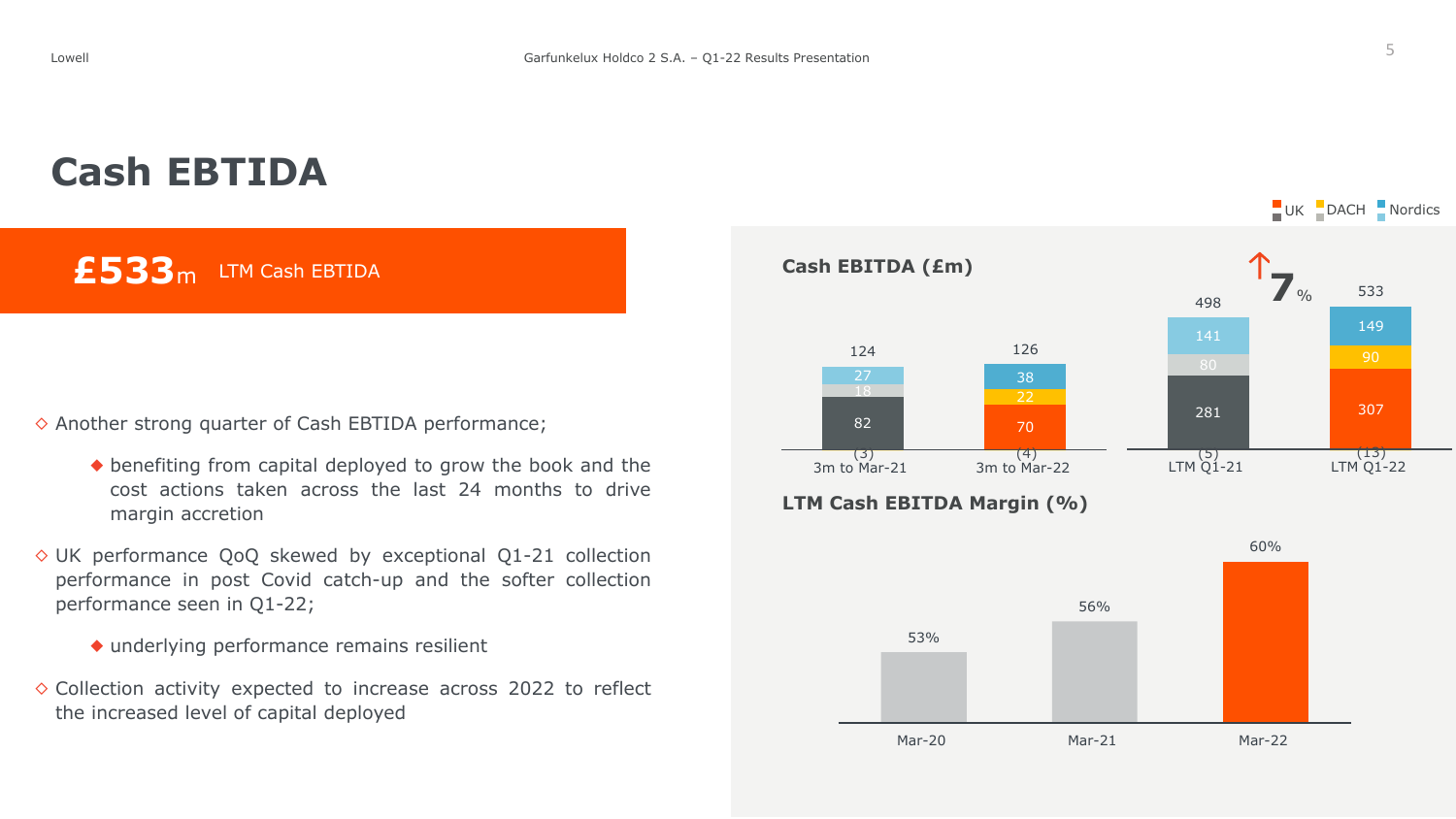$UV$  DACH Nordics

**£557**<sup>m</sup> LTM Purchases Collections forecast across next 24 **£1.3**bn months

 $\diamond$  Healthy level of capital deployed in Q1 in line with sales plan

**Purchases and ERC**

- $\diamond$  Pleasing to see broad range of opportunities across regions, particularly in DACH
- $\diamond$  Strong pipeline of opportunities allows Group to be selective with investments
- ◇ Guidance for 2022 remains at >£400m with softer Q2 and Q3 expected

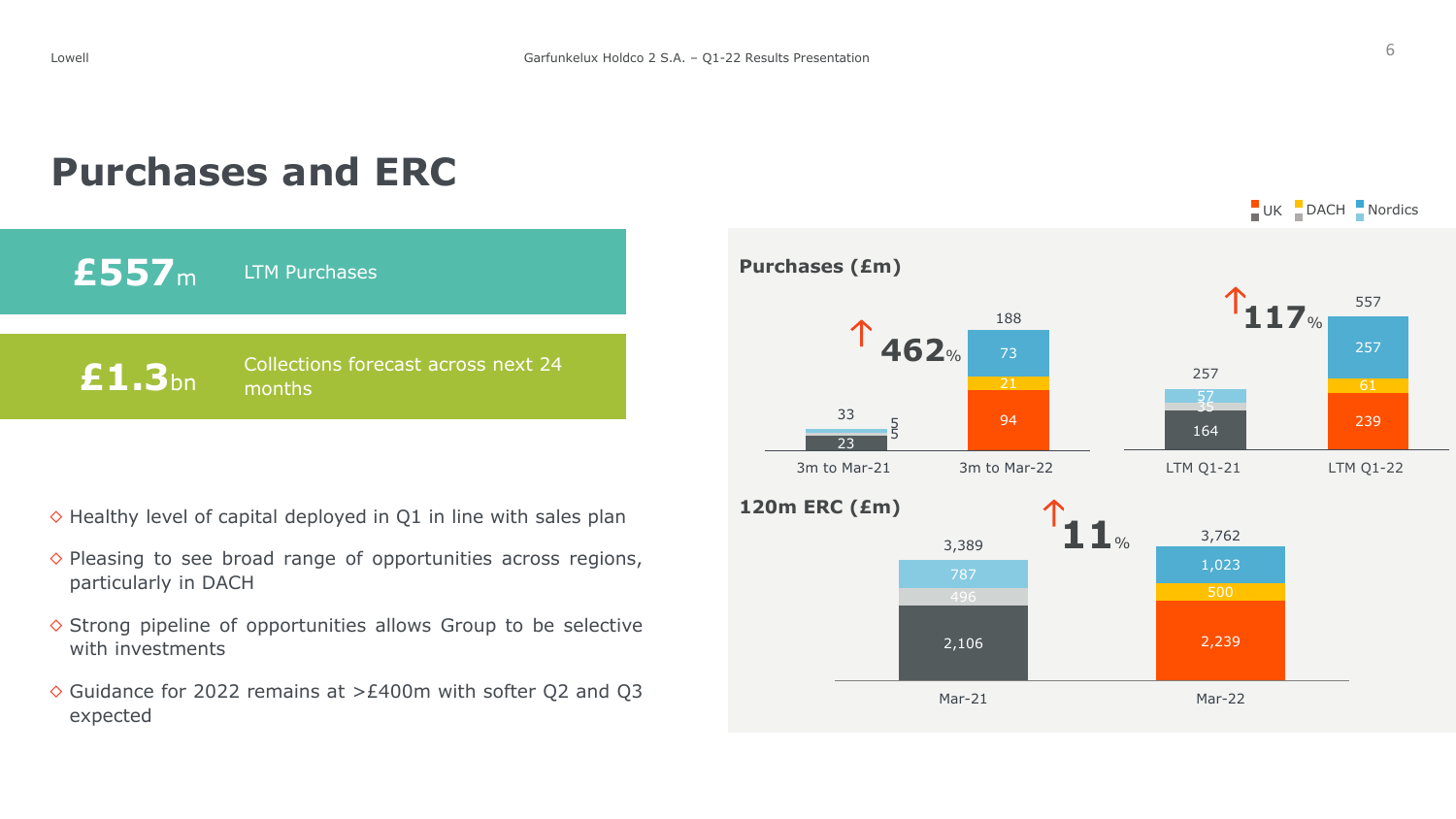$\blacksquare$  Avg R Rate  $\blacksquare$  Implied Growth Spend  $\blacksquare$  Leverage

# **Leverage and Liquidity**

 $£371<sub>m</sub>$  Available Liquidity<sup>1</sup> **3.8** Net Leverage

- $\diamond$  Marginal increase in Q1 leverage reflective of significant Q1 weighting of FY22 spend;
	- ◆ £188m of purchases in Q1 with lower volumes across next six months expected
- $\diamond$  Leverage remains comfortably within guided range of 4.0 -3.5x
- $\diamond$  Liquidity remains healthy, which will be further strengthened by the public securitisation announced in April 2022





 $<sup>1</sup>$  Calculated as unrestricted cash on balance sheet plus amounts available to draw on RCF and UK</sup> Securitisations at 31 March 2022.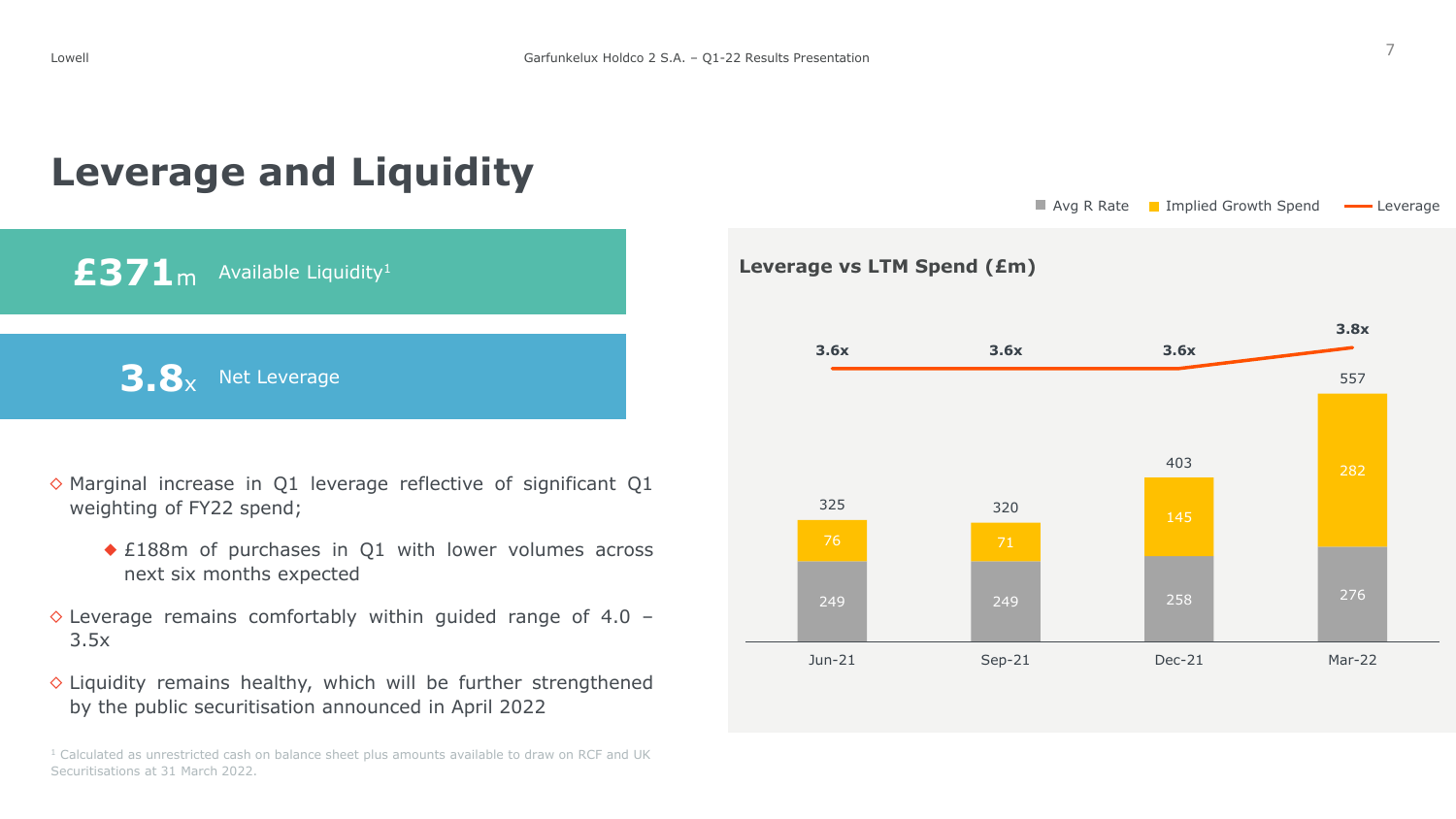# **Cash Generation**





<sup>1</sup> Pro Forma Cash EBITDA includes  $\sim$  £2m of Pro Forma cost adjustments. <sup>2</sup> Cash Interest calculated as next 12 months interest on debt instruments and drawings as of 31 Mar 2022. <sup>3</sup> Other represents Cash tax expenses paid LTM Mar-22 (£5m) and Management's maintenance capex estimate (£6m). <sup>4</sup> Average Replacement Rate as calculated in Appendix.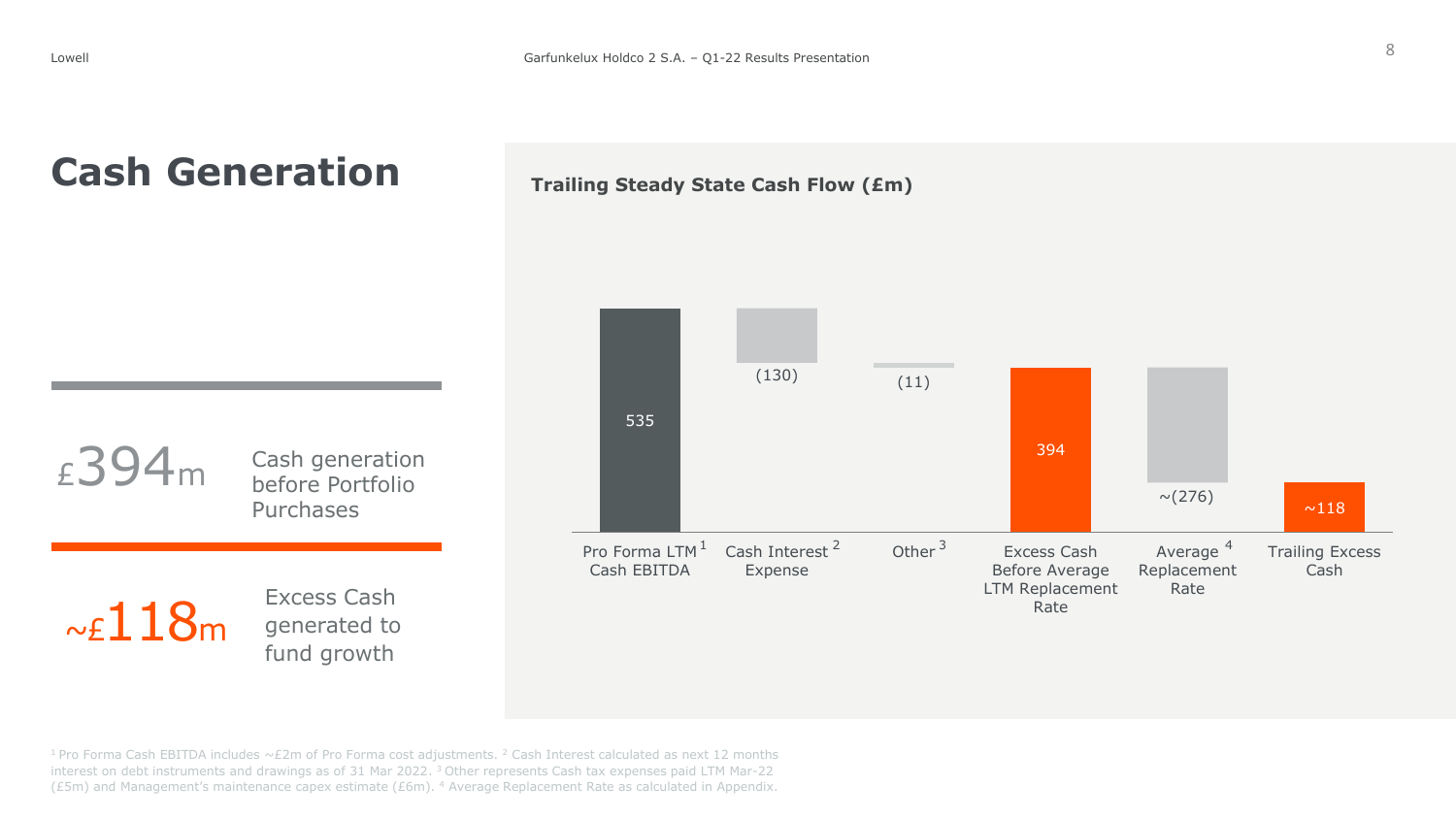# **DACH Cyber Update**

Key systems restarted across  $\sim$ 80% of the DACH business

Tesch business systems being reconstructed

Expectation that collections are deferred and not lost

- $\Diamond$  Minimal Q1 impact with just  $\sim$ 12 days of impact in Mar-22
- $\diamond$  Impact in Q2 more significant with systems down across April and phased restoration across May and June
- $\Diamond$  Current estimated impact is a deferral of collections in the region of  $\epsilon$ 50m across DP and 3PC<sup>1</sup>
- $\Diamond$  Evaluation of business impact remains ongoing; clients remain supportive, and consumers remain the priority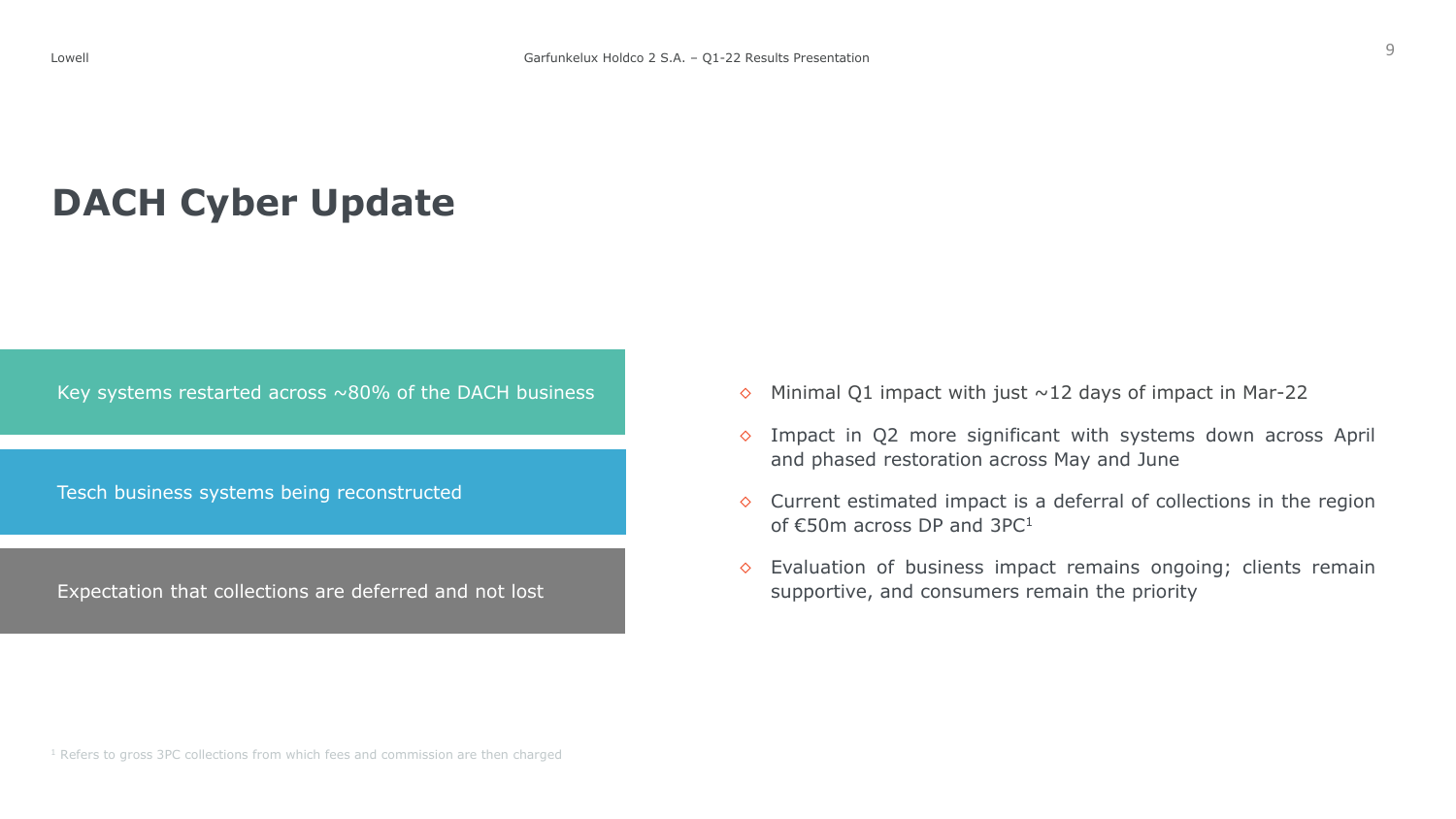

# **2022 Outlook**



- $\Diamond$  Completion and integration of the Hoist acquisition
- $\Diamond$  Investing for growth above replacement rate whilst maintaining balance sheet discipline
- $\Diamond$  Focus on attractive returns and driving efficiency
- ◇ Continue to optimise Group funding structures whilst remaining within our guided leverage range of 4.0 - 3.5x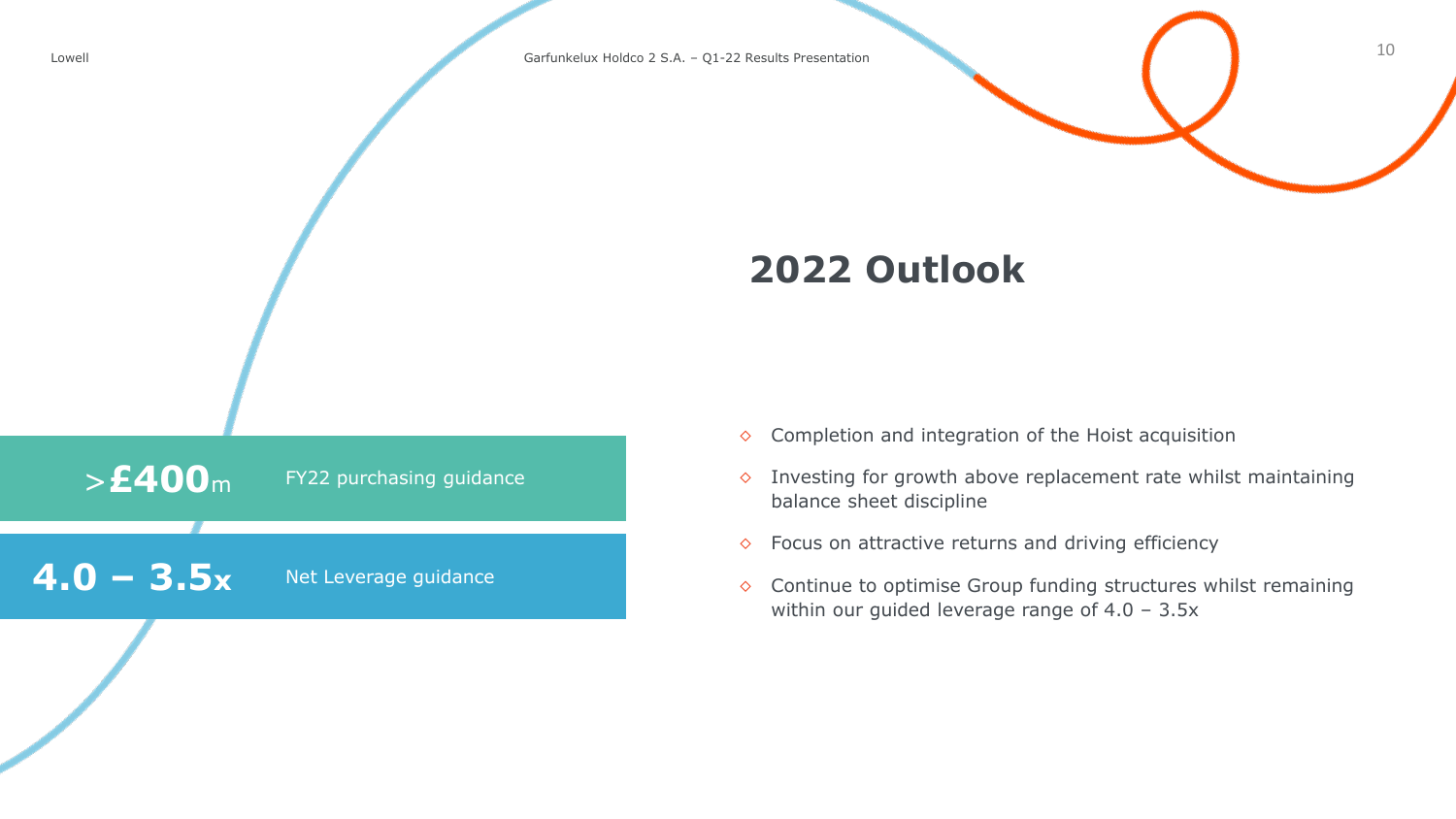

# Appendix

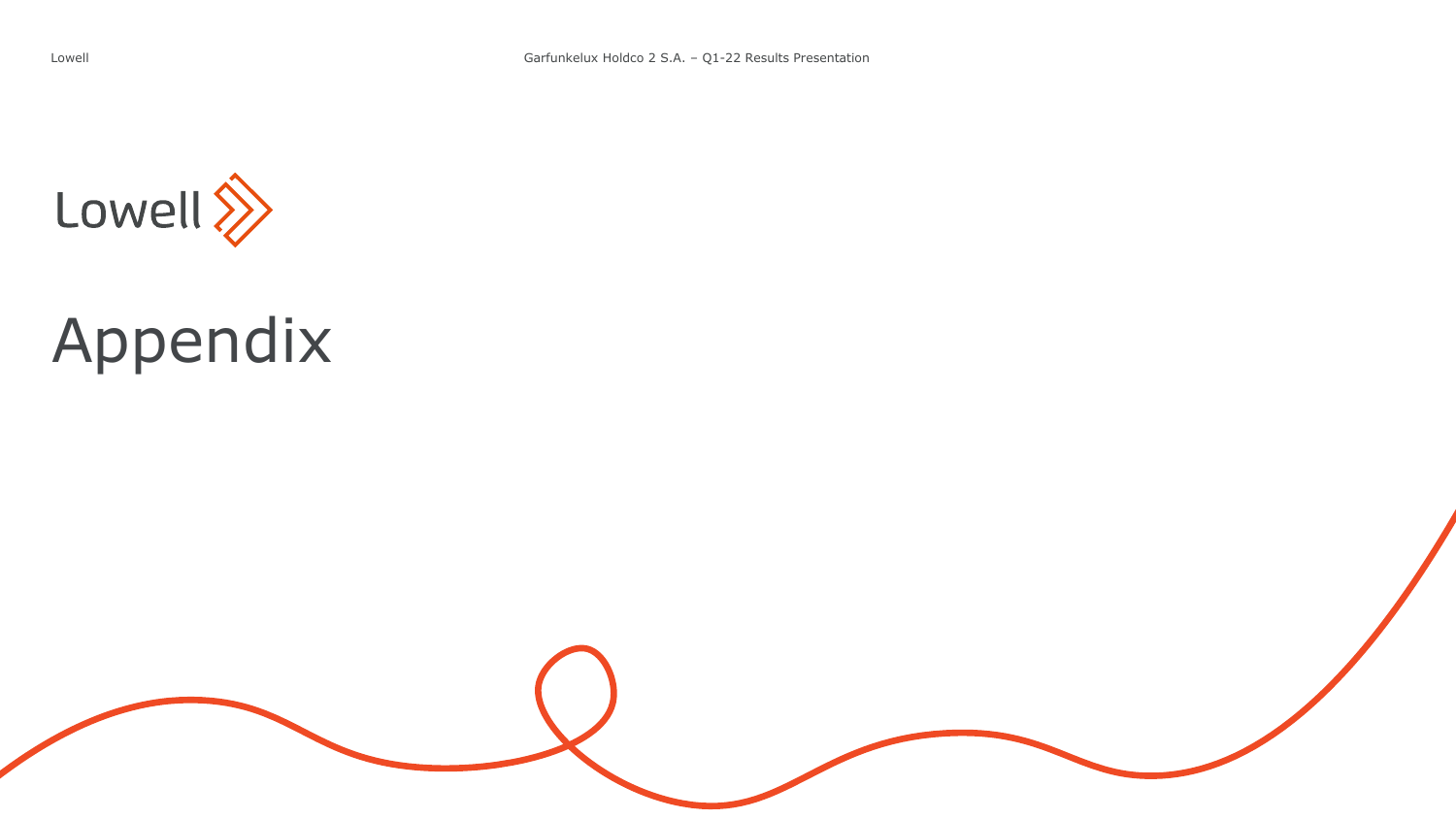# ERC Profile (*£m*)

Diversified backbook formed of 20 vintages,  $\sim$  4,500 portfolios and across a range of originating sectors



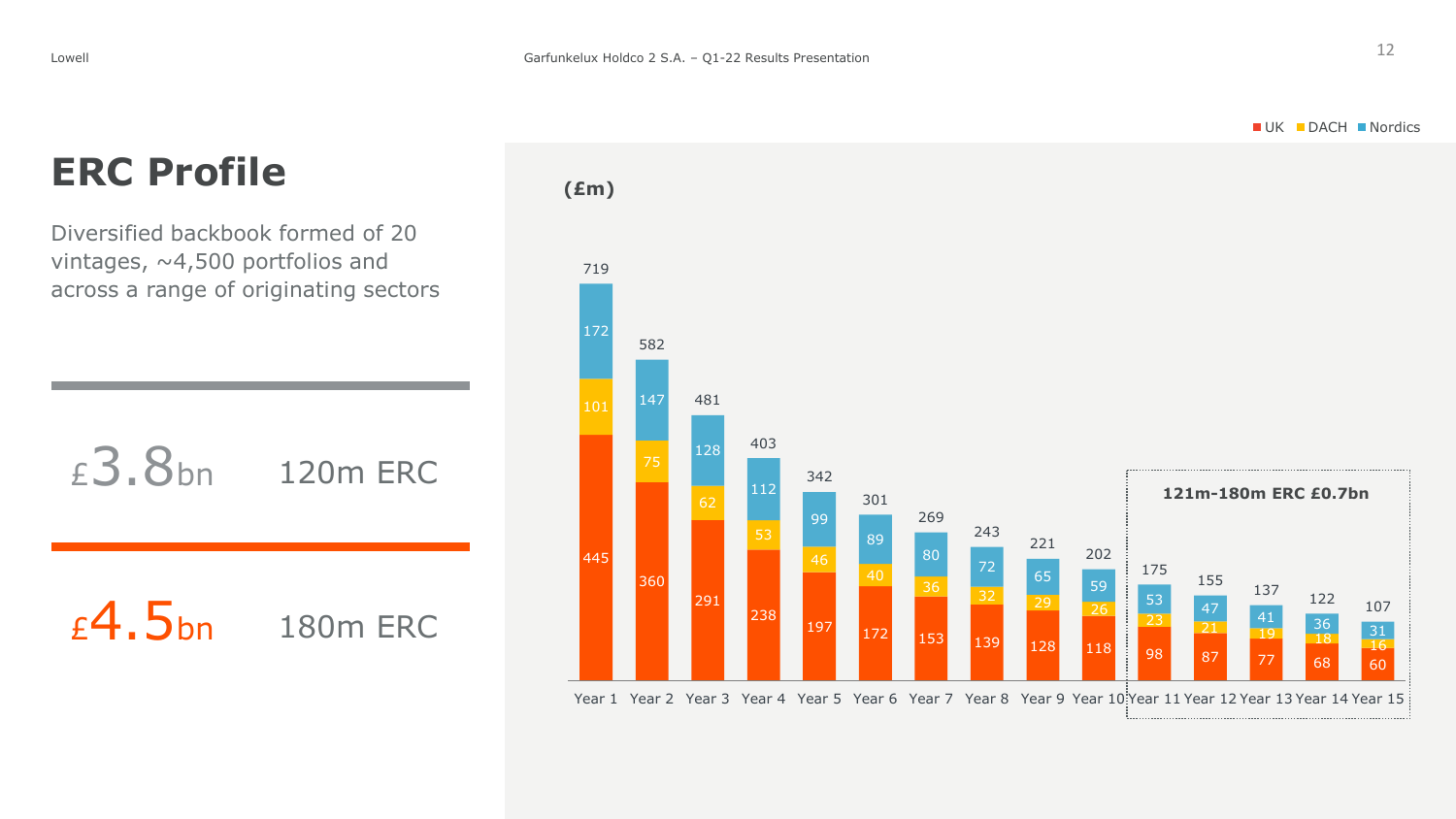# **Historic Collection Performance**

Cumulative collection performance to Mar-22 vs Dec-21 static pool

Next 12 months actual collections vs static pool

**98**%

Cumulative Collection Performance vs Dec-21 Static Pool<sup>2</sup>



**104**% **114**% **112**% **115**% **112**% **117**% **118**% **122**% **117**% **110**% **104**% **97**% **104**% **98%** 100% 116% 109% 112%  $102\%$  102%  $100\%$  104%  $\frac{107\%}{\phantom{000}}$  103% 104% 94% 106% 98%

Dec-08 Dec-09 Dec-10 Dec-11 Dec-12 Dec-13 Dec-14 Dec-15 Dec-16 Dec-17 Dec-18 Dec-19 Dec-20<sup>1</sup> Dec-21<sup>2</sup>

Note: Collection Performance metrics exclude asset sales where applicable. <sup>1</sup> Group collection performance below 100% as a result of actions taken in UK to pause litigation and limit outbound dialling across Q2-20. <sup>2</sup> Actual collection performance for the 3 months to Mar-22 vs Dec-21 static pool.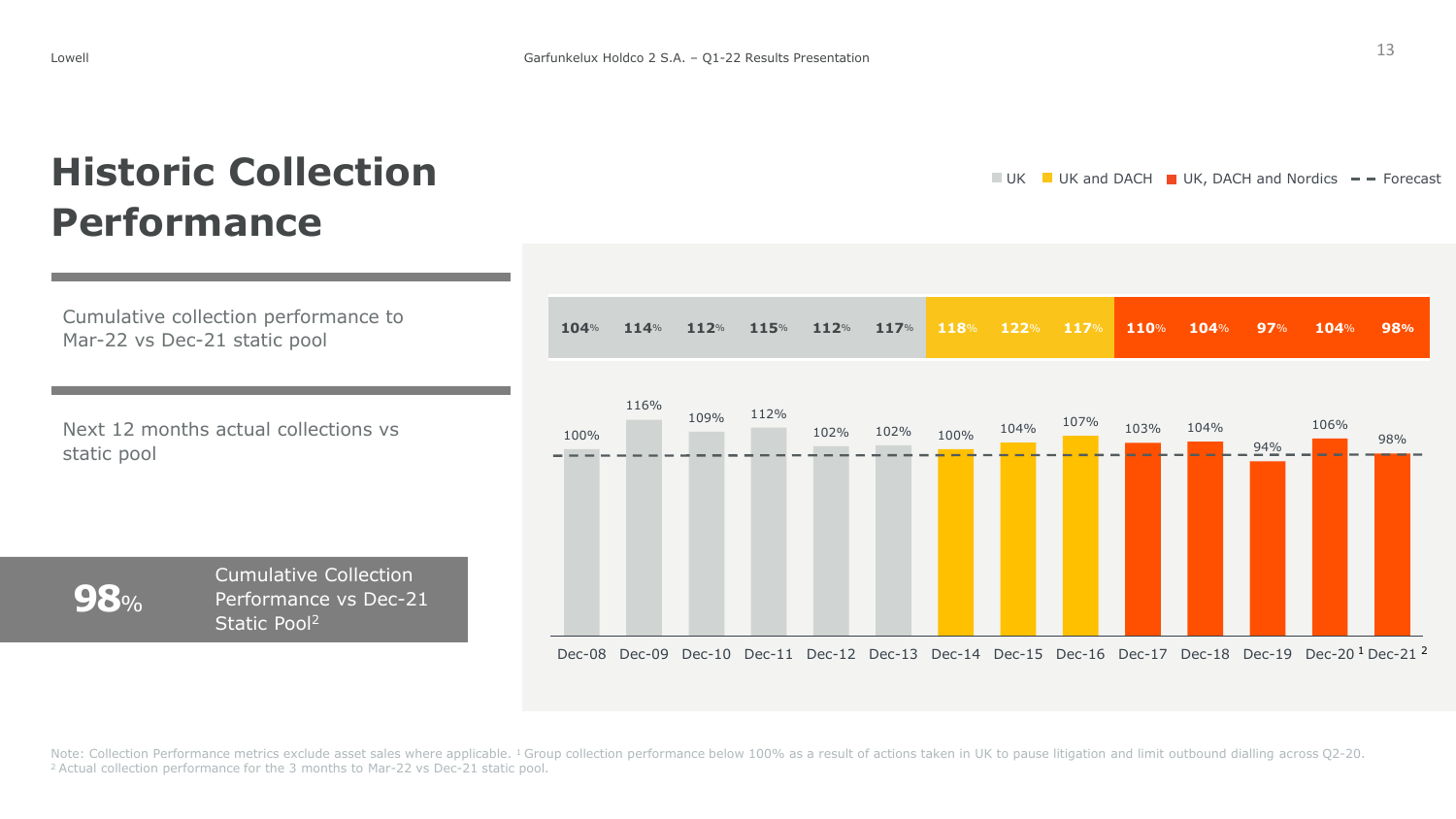# **120m ERC Roll-Forward**

- $\Diamond$  NPL Acquisitions in the period: purchases in the period grossed up to 120m ERC based on respective priced 120m GMMs
- ◇ ERC roll-forward takes into account:
	- ◆ Mechanical nature of revaluation (roll-in of value present in the tail)
	- ◆ Change in collections expectations leading to an uplift or reduction in estimated cash-flows

#### **ERC Roll-Forward; Q1-21 to Q1-22 (£m)**

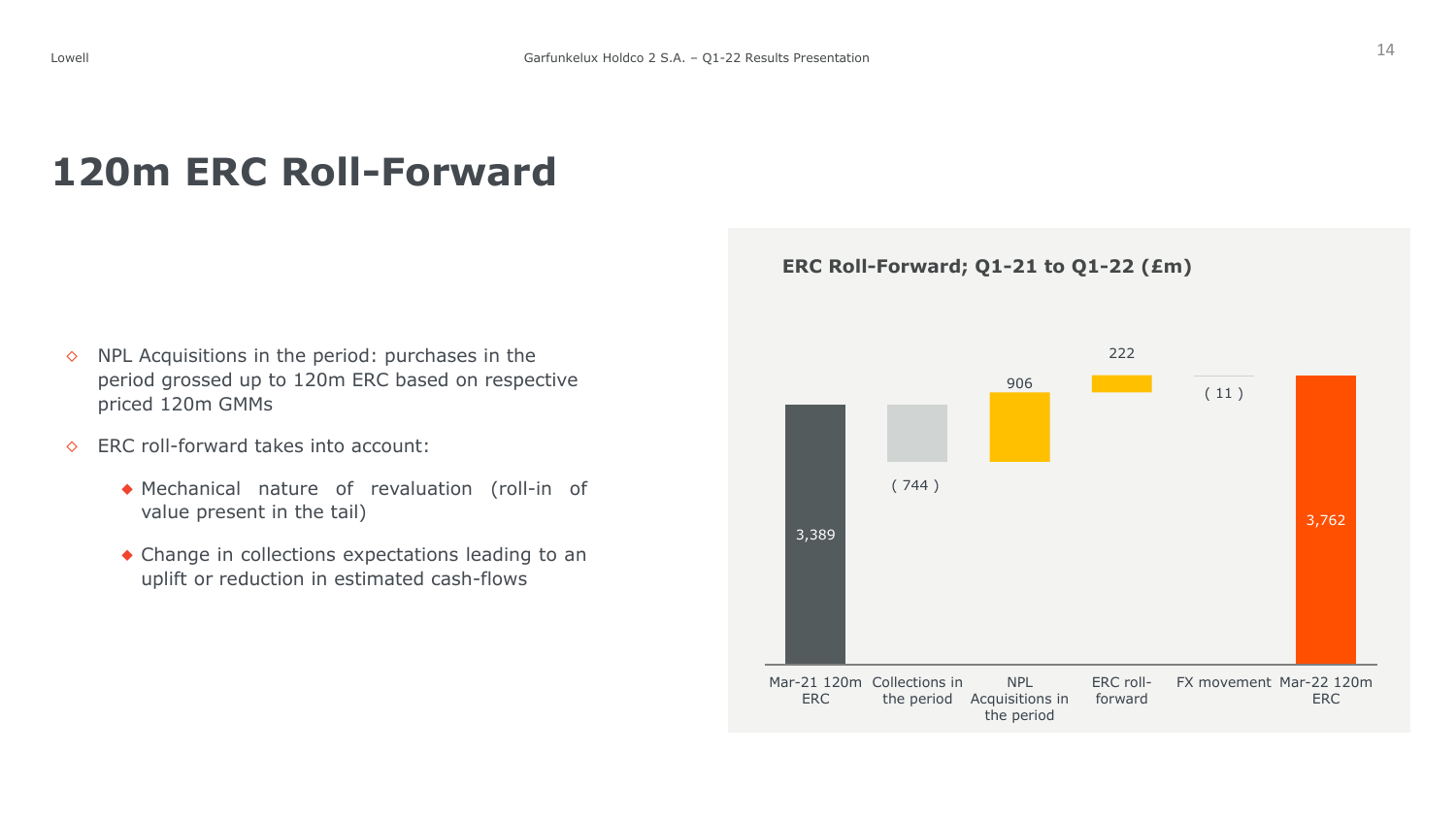**A**

# **Reconciliations to the Financial Statements**

#### **Reported Income to Cash Income (£m) Gross Profit Calculation (£m)**

| <b>O1-22</b>                      | <b>Group Total</b> |
|-----------------------------------|--------------------|
| Income from Portfolio Investments | 106                |
| Add Portfolio Amortisation        | 80                 |
| <b>DP Cash Income</b>             | 186                |
| Service Revenue                   | 34                 |
| Less Lawyer Service Income        | (3)                |
| <b>3PC Cash Income</b>            | 32                 |
| <b>Total Cash Income</b>          | 217                |

### **Reported Costs to Normalised Costs (£m)**

|   | $Q1 - 22$                                   | <b>Group Total</b> |
|---|---------------------------------------------|--------------------|
|   | <b>Collection Activity Costs</b>            | 63                 |
|   | Less Lawyer Service Costs                   | (3)                |
|   | Less Non recurring costs                    | U)                 |
| B | <b>Normalised Collection Activity Costs</b> | 59                 |

|     | $Q1 - 22$                        | <b>Group Total</b> |
|-----|----------------------------------|--------------------|
| А   | Cash Income                      | 217                |
| в   | <b>Collection Activity Costs</b> | (59)               |
|     | <b>Gross Profit</b>              | 158                |
| C/A | <b>Gross Profit Margin</b>       | 73%                |

#### **Other Expenses (£m)**

| $Q1 - 22$                                    | <b>Group Total</b> |
|----------------------------------------------|--------------------|
| Other Expenses                               | 46                 |
| Less Depreciation, Amortisation & Impairment | (10)               |
| Less Non recurring costs                     | (5)                |
| <b>Normalised Other Expenses</b>             | 31                 |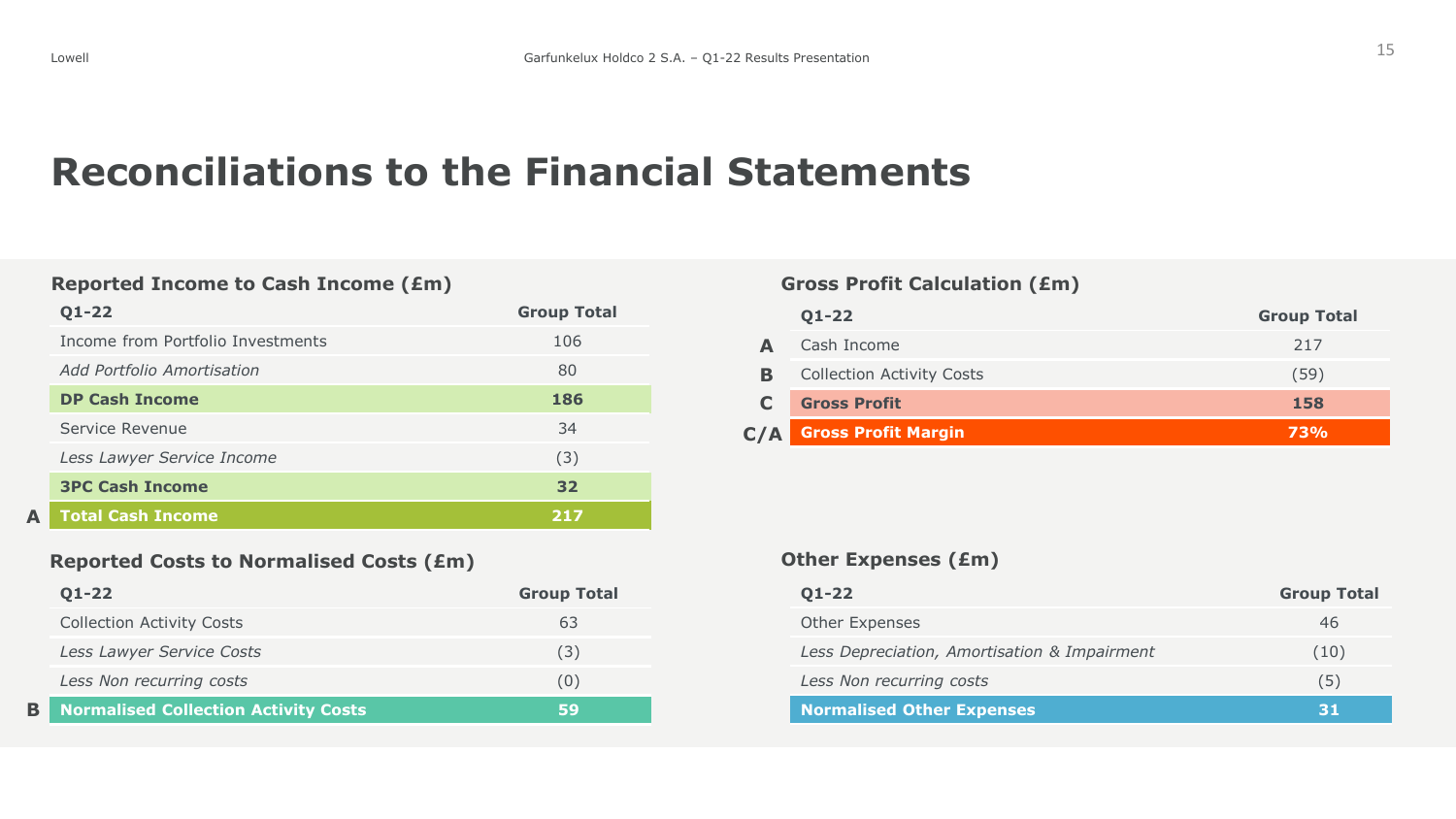# **Pro Forma Cash EBITDA Reconciliation**

| Cash EBITDA (£m)                            |                          |                   |
|---------------------------------------------|--------------------------|-------------------|
|                                             | <b>LTM Mar-22</b>        | <b>LTM Mar-21</b> |
| <b>UK</b>                                   | 307                      | 281               |
| <b>DACH</b>                                 | 90                       | 80                |
| <b>Nordics</b>                              | 149                      | ~131              |
| Strategic Asset Sale <sup>1</sup> - Nordics | $\overline{\phantom{a}}$ | ~10               |
| Group Costs <sup>2</sup>                    | (13)                     | (5)               |
| <b>Group Cash EBITDA</b>                    | 533                      | 498               |
| Pro Forma Cost Adjustments <sup>3</sup>     | $\overline{2}$           | 11                |
| <b>Pro Forma Cash EBITDA</b>                | 535                      | 509               |

Note: As reported, the LTM Mar-21 period benefitted from strategic assets sales (totalling  $~\sim$ £10m) and from a period of reduced collection activity in the UK (and associated costs), as a result customer centric actions taken in response to Covid-19.

<sup>1</sup> Completed in Q3-20.<sup>2</sup> Group cost increase reflects recategorization of central related costs to Group category, predominately from UK region <sup>3</sup> Pro Forma cost adjustments represent adjustments made to reflect the ful run rate benefits of changes enacted.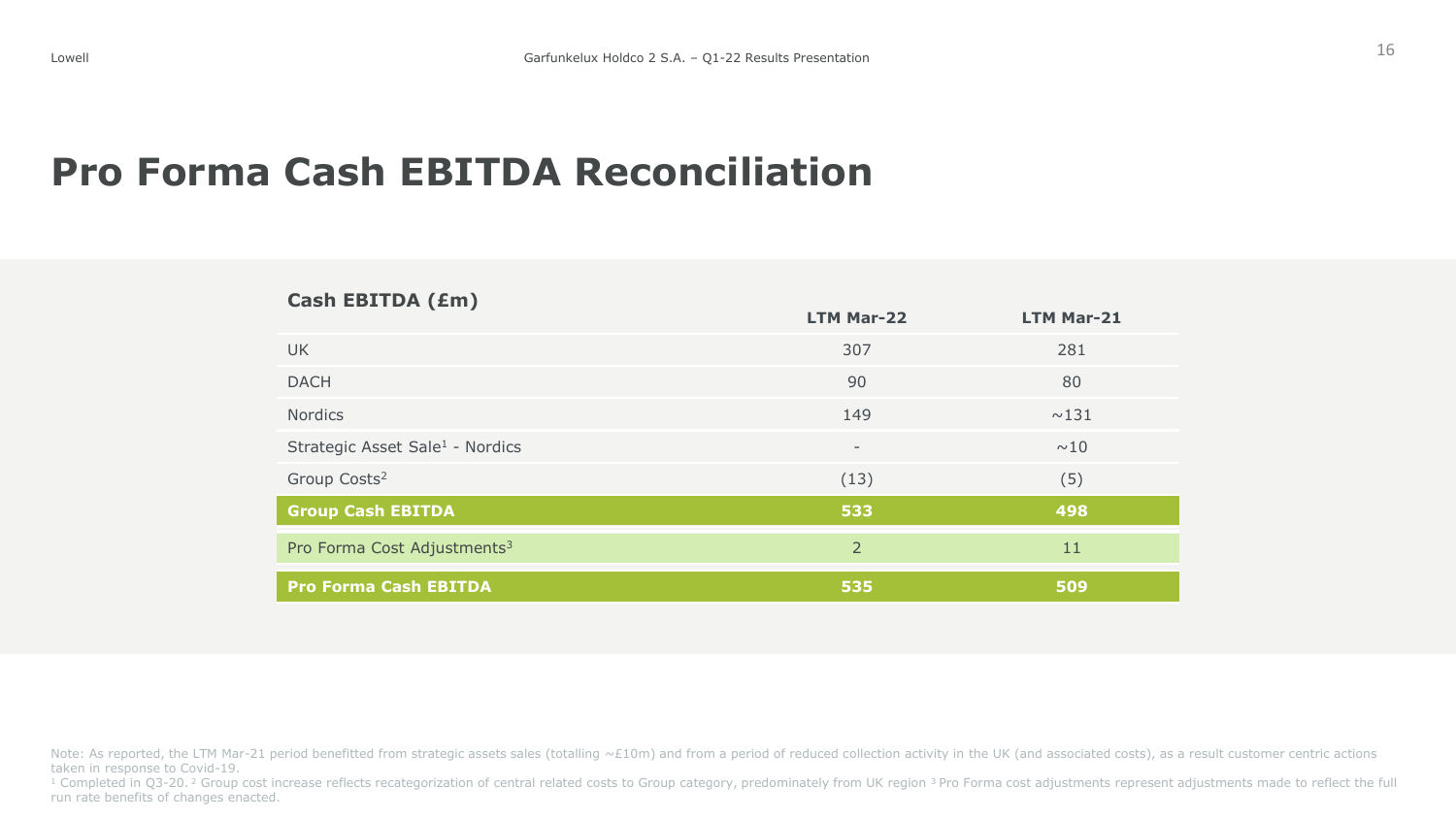# **120m GMMs Per Vintage**







**DACH Nordics**



Note: Current GMM is calculated using actual collections to Mar-22 plus ERC across the next 120m for all regions. Priced GMM is calculated using the priced collection expectation over the initial 120m for all regions. <sup>1</sup> UK Paying: These portfolios are determined at the point of acquisition based on the proportion of accounts within that portfolio which are set up on a payment plan. UK Non-Paying GMMs pre-2015 reflect total UK GMMs (Paying and Non-Paying, where applicable).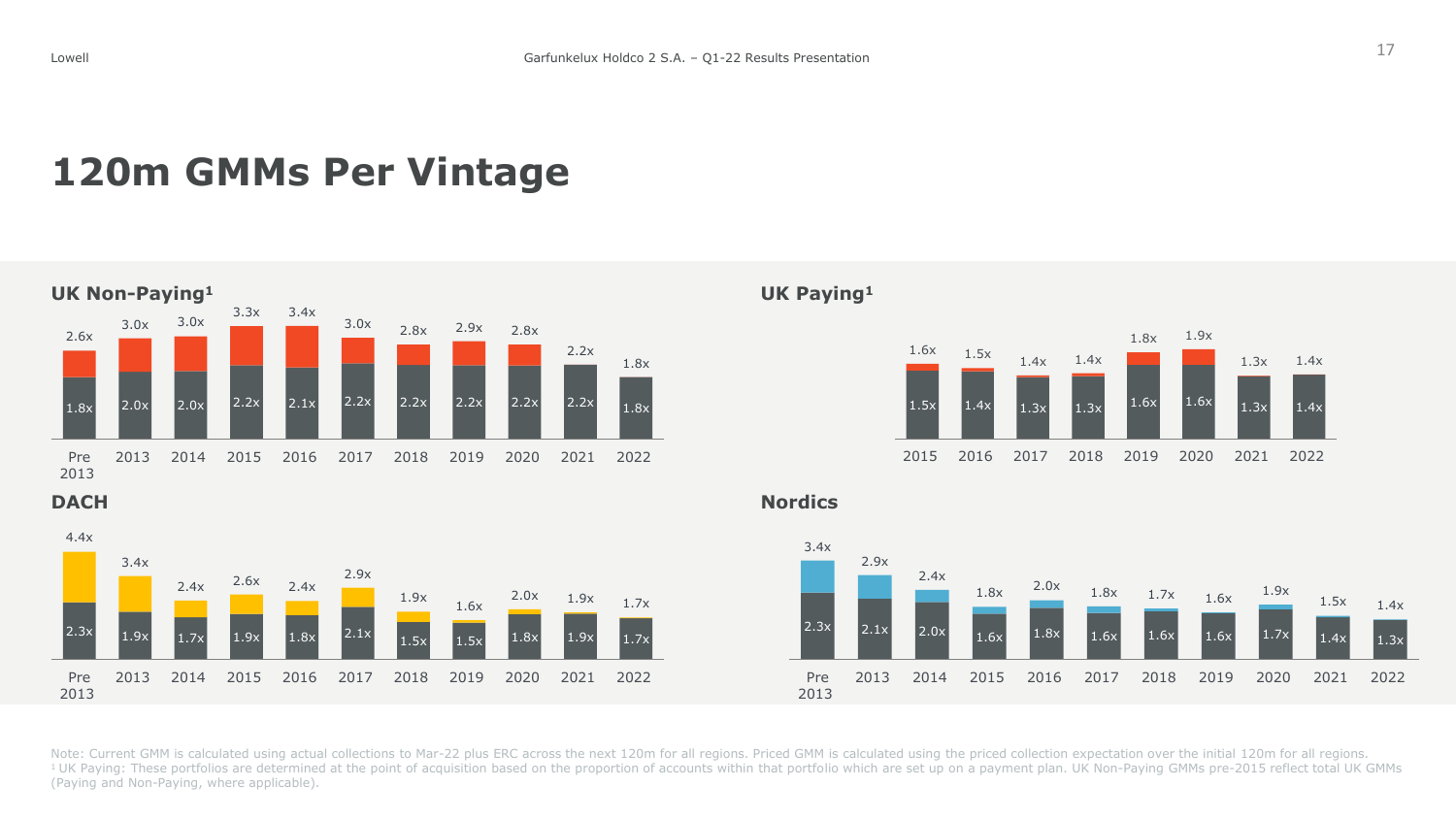# **Calculation of Group 120m ERC Replacement Rate**

| £m                                              | <b>Mar-22</b> |
|-------------------------------------------------|---------------|
| 120m ERC                                        | 3,762         |
| Year 1 Collections                              | 719           |
| Roll-forward (Year 11 Collections)              | 175           |
| Collections to replace                          | 544           |
| 2021 vintage Static GMM                         | 1.8x          |
| 2022 vintage Static GMM                         | 1.6x          |
| <b>Blended Static GMM1</b>                      | 1.7x          |
| Replacement Rate as calculated at Mar-22        | 327           |
|                                                 |               |
| Replacement Rate as calculated at Mar-21        | 225           |
| <b>Average LTM Replacement Rate<sup>2</sup></b> | 276           |

### **GMM Weighted Average Calculation (£m)**

| 2021 Vintage              | UK.  | <b>DACH</b> | <b>Nordics</b> | Total |  |
|---------------------------|------|-------------|----------------|-------|--|
| Purchases (£m)            | 169  | 45          | 189            | 403   |  |
| % of total purchases      | 42%  | 11%         | 47%            | 100%  |  |
| Actual Static 120m GMM    | 2.0x | 1.9x        | 1.5x           |       |  |
| <b>Weighted Average</b>   |      |             |                | 1.8x  |  |
|                           |      |             |                |       |  |
| 2022 Vintage              | UK.  | <b>DACH</b> | <b>Nordics</b> | Total |  |
| Purchases (£m)            | 94   | 21          | 73             | 188   |  |
| % of total purchases      | 50%  | 11%         | .39%           | 100%  |  |
| Actual Static 120m GMM    | 1.7x | 1.7x        | 1.3x           |       |  |
| <b>Weighted Average</b>   |      |             |                | 1.6x  |  |
|                           |      |             |                |       |  |
| <b>Blended Static GMM</b> |      |             |                | 1.7x  |  |
|                           |      |             |                |       |  |

<sup>1</sup>Blended GMM represents the average static 120m GMM for 2021 and 2022 vintages, across the UK, DACH and Nordics as at Mar-22.

<sup>2</sup>Average Replacement Rate is an average of the Replacement Rate as calculated at Mar-22 and the Replacement Rate as calculated at Mar-21*.*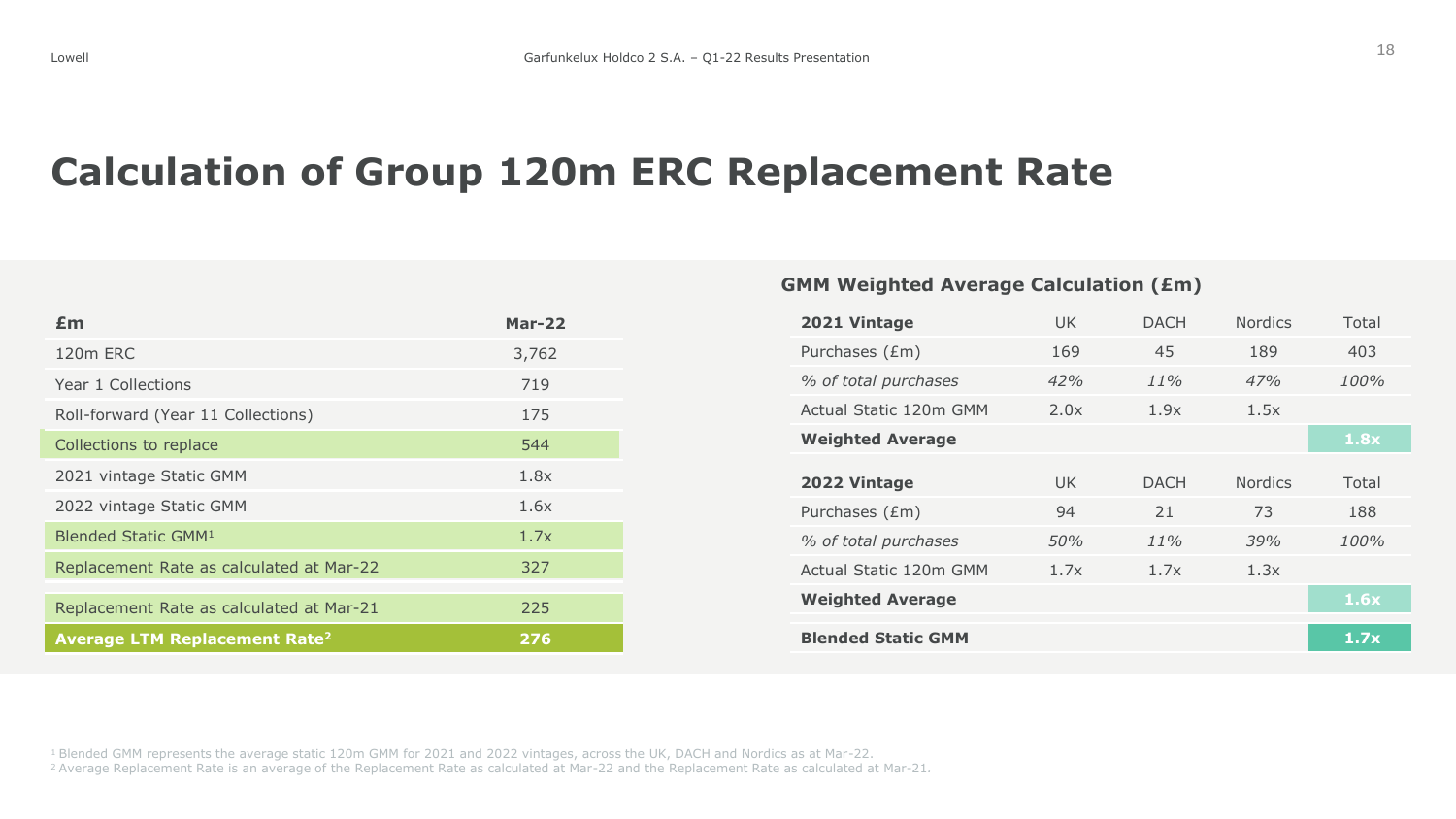# **Leverage and Liquidity**

# £371m Available Liquidity<sup>1</sup>

| Em                                       | <b>Mar-22</b> | £m         |
|------------------------------------------|---------------|------------|
| <b>RCF Capacity</b>                      | 384           | <b>Net</b> |
| <b>Amounts Drawn</b>                     | (124)         | Pro        |
| Securitisation Availability <sup>2</sup> | 39            | <b>Net</b> |
| Cash                                     | 71            | Seni       |
| <b>Available Liquidity</b>               | 371           |            |

| £m                                        | Mar- $22$ |
|-------------------------------------------|-----------|
| Net Debt                                  | 2,060     |
| Pro Forma LTM Cash EBITDA                 | 535       |
| <b>Net Debt / LTM Cash EBITDA</b>         | 3.8x      |
| Senior Secured Net Debt / LTM Cash EBITDA | 3.2x      |
|                                           |           |

**3.8**x Net Leverage<sup>3</sup>

<sup>1</sup> Calculated as unrestricted cash on balance sheet plus amounts available to draw on RCF and ABS Facility 1 and Facility 2 as at Mar-22.

<sup>2</sup> Amounts available across both ABS Facility 1 and Facility 2 as at Mar-22.

<sup>3</sup> Calculated as Net Debt to LTM Pro Forma Cash EBITDA.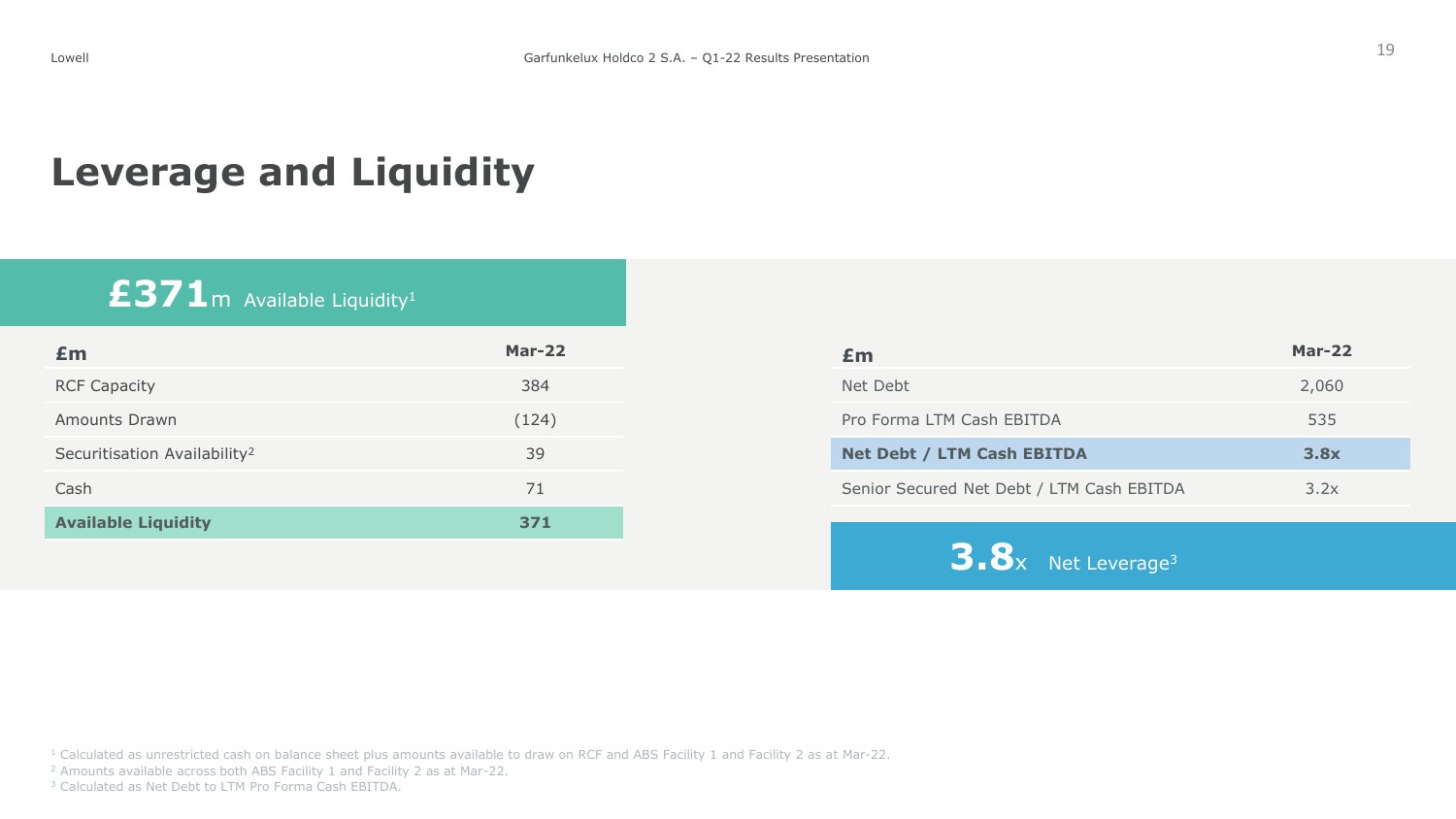# **Net Debt and Borrowings as at 31 March 2022**

#### **Net Debt**

| <b>Bond Principal</b>                     | £m            |
|-------------------------------------------|---------------|
| £440m Senior Secured Notes 7.75%          | 440           |
| €795m Senior Secured Notes 6.75%          | 672           |
| €630m Senior Secured Notes EURIBOR +6.25% | 532           |
| <b>RCF Drawings and Other</b>             |               |
| <b>GBP Drawn RCF</b>                      |               |
| <b>EUR Drawn RCF</b>                      | 124           |
| ABL - Facility 1                          | 136           |
| ABL - Facility 2                          | 225           |
| <b>DACH Securitisation</b>                | $\mathcal{P}$ |
| Cash                                      |               |
| Cash                                      | 71            |
| <b>Senior Secured Net Debt</b>            | 1,697         |
| <b>Net Debt</b>                           | 2,060         |
| <b>Gross Debt</b>                         | 2,131         |

**Bonds**

| <b>Currency</b> | <b>Issue</b> | <b>Security</b>      | <b>Maturity</b> | <b>Coupon</b>       |
|-----------------|--------------|----------------------|-----------------|---------------------|
| GBP m           | 440          | Senior secured notes | $Nov-25$        | 7.75%               |
| EUR m           | 795          | Senior secured notes | $Nov-25$        | $6.75\%$            |
| EUR m           | 630          | Senior secured notes | $May-26$        | EURIBOR<br>$+6.25%$ |

## **Revolving Credit Facility (RCF) and Securitisation Facilities**

| <b>Currency</b> | <b>Committed</b><br><b>Amount</b> | <b>Security</b>                            |          | <b>Maturity Interest</b> | <b>Margin</b> |
|-----------------|-----------------------------------|--------------------------------------------|----------|--------------------------|---------------|
| EUR m           | 455                               | <b>Super Senior</b><br><b>Secured RCF</b>  | Aug-25   | SONIA /<br>EURIBOR       | 3.00%         |
| GBP m           | 175                               | <b>Asset Backed Loan</b><br>$-$ Facility 1 | $Jul-25$ | <b>SONIA</b>             | 3.28%         |
| GBP m           | 225                               | Asset Backed Loan<br>- Facility 2          | $Jan-27$ | <b>SONIA</b>             | 3.50%         |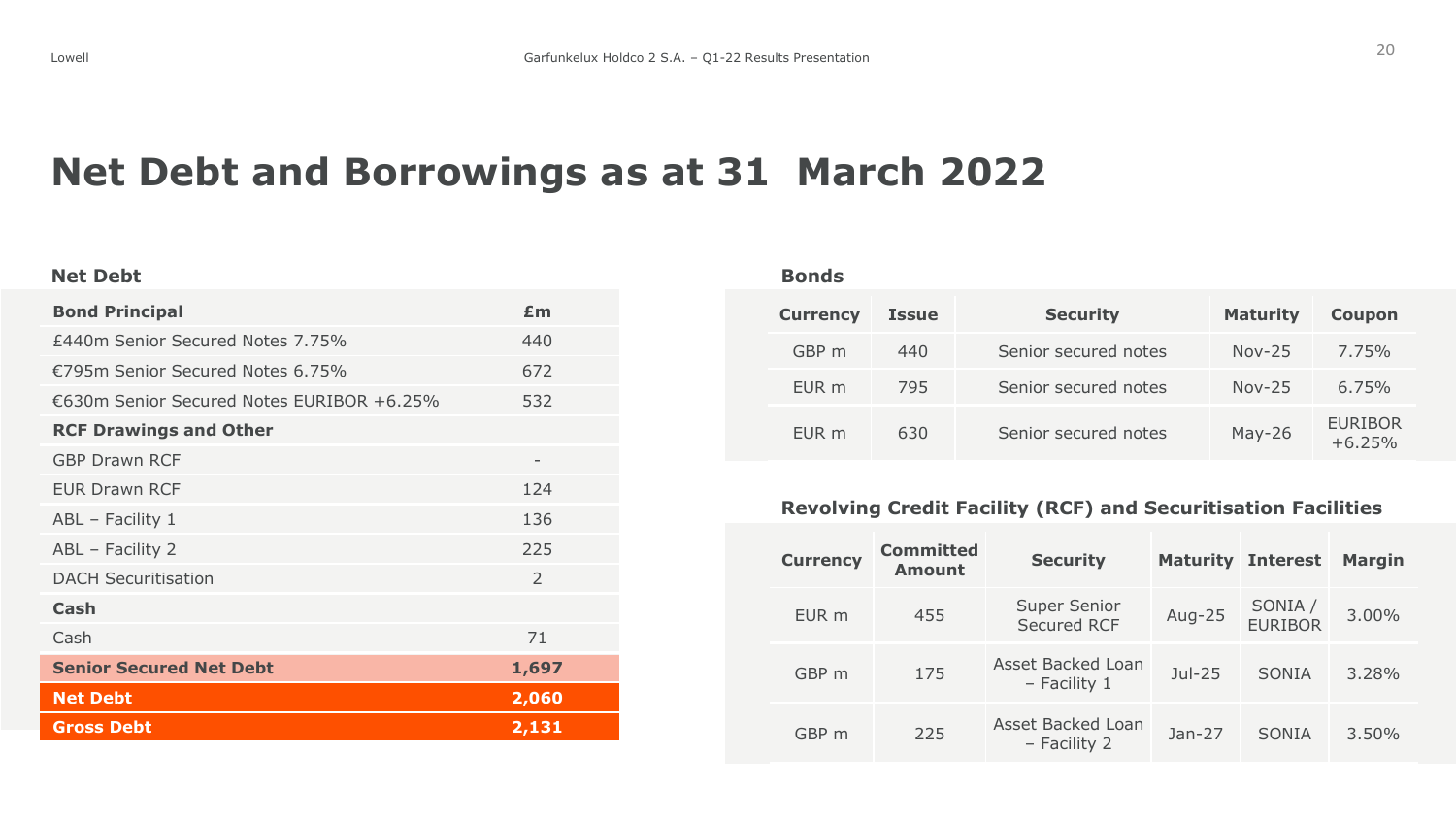# **Glossary**

| 3PC                 |                          | Third Party Collection                                                                                                                                                                                                                                         |
|---------------------|--------------------------|----------------------------------------------------------------------------------------------------------------------------------------------------------------------------------------------------------------------------------------------------------------|
| <b>Acquisitions</b> |                          | The purchases of NPLs                                                                                                                                                                                                                                          |
| <b>Cash EBITDA</b>  |                          | Defined as collections on owned portfolios plus other<br>turnover, less collection activity costs and other expenses<br>(which together equals servicing costs) and before<br>exceptional items, depreciation and amortisation                                 |
| <b>Cash Income</b>  |                          | Total income for the period adding back portfolio<br>amortisation and portfolio fair value release and deducting<br>net portfolio write-up, lawyer service revenue, other<br>revenue (less payment services income) and other income                           |
| <b>DACH</b>         |                          | Germany, Austria and Switzerland                                                                                                                                                                                                                               |
| <b>DP</b>           |                          | Debt Purchase                                                                                                                                                                                                                                                  |
| <b>EBITDA</b>       |                          | Defined as operating profit plus depreciation and<br>amortisation, non-recurring costs and exceptional items<br>(net of exceptional income) and portfolio fair value<br>adjustment (where applicable)                                                          |
| <b>ERC</b>          | $\overline{\phantom{0}}$ | Estimated Remaining Collections over 84, 120 or 180<br>months                                                                                                                                                                                                  |
| <b>EURIBOR</b>      |                          | Euro Interbank Offer Rate                                                                                                                                                                                                                                      |
| <b>GMM</b>          |                          | 'Gross money multiple', being the expected collections on a<br>portfolio or particular vintage, divided by its respective<br>purchase price. Reported on either a 'static' or 'current'<br>basis                                                               |
| <b>Gross Profit</b> |                          | Gross Profit calculated as Cash Income less Collection<br>Activity Costs excluding Lawyer Service activity, less the<br>amounts captured within Collection Activity Costs related<br>to Non-recurring Costs / Exceptional Items (net of<br>exceptional income) |

| <b>IFRS</b>             | $\overline{\phantom{a}}$ | International Financial Reporting Standards                                                                                                                                                                                                       |
|-------------------------|--------------------------|---------------------------------------------------------------------------------------------------------------------------------------------------------------------------------------------------------------------------------------------------|
| <b>Net Debt</b>         |                          | Senior Secured Notes bond principal plus Senior Notes<br>bond principal plus RCF drawn amounts plus securitisation<br>drawn amounts less cash                                                                                                     |
| <b>Nordics</b>          |                          | For the purpose of the presentation include Sweden,<br>Denmark, Norway and Finland                                                                                                                                                                |
| <b>NPL</b>              | $\overline{\phantom{a}}$ | Non Performing Loans                                                                                                                                                                                                                              |
| <b>RCF</b>              | $\overline{\phantom{a}}$ | Revolving Credit Facility                                                                                                                                                                                                                         |
| <b>Replacement Rate</b> |                          | The estimated amount of purchases to maintain current<br>Group ERC                                                                                                                                                                                |
| <b>SASB</b>             | $\overline{\phantom{a}}$ | Sustainability Accounting Standards Board                                                                                                                                                                                                         |
| <b>SONIA</b>            | $\overline{\phantom{0}}$ | Sterling overnight index average                                                                                                                                                                                                                  |
| <b>Static GMM</b>       |                          | 'Gross money multiple' reported on a 'static' basis, being<br>the collections to date and the expected collections on a<br>portfolio or particular vintage, together restricted to 120 or<br>180 months, divided by its respective purchase price |
| <b>UN SDGs</b>          |                          | Sustainability Development Goals adopted by the United<br><b>Nations</b>                                                                                                                                                                          |